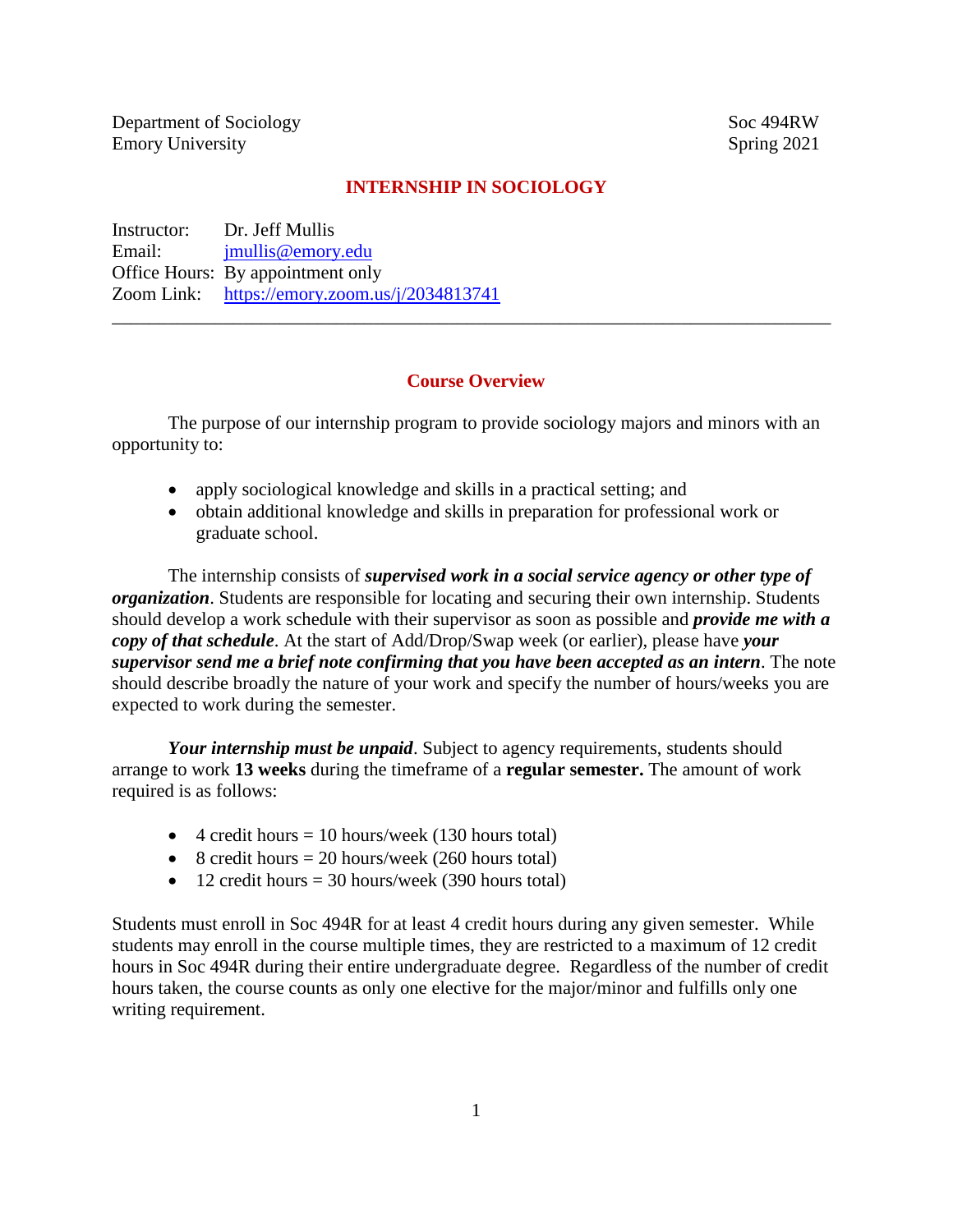#### **Course Enrollment Procedures**

Students do **not** enroll in the internship program during pre-registration. Rather, they must receive permission to enroll during a**dd/drop/swap.** To receive permission to enroll during add/drop/swap, please provide me with the following information:

- 1. The name and address of your internship site
- 2. The name and email of your supervisor
- 3. The schedule for your internship hours, and
- 4. A brief email *from your supervisor* confirming your internship responsibilities and hours/weeks

Use the **"Application for Enrollment"** form for the first three items above. *Return this form to me by no later than the end of add/drop/swap*. For item #4 above, simply arrange to have your supervisor send me a confirming email (ideally before the semester begins). Preference will be given to Sociology majors and minor**s** (especially seniors). Because enrollment takes place during add/drop/swap, you **will NOT have a position in the course until you submit the form and your supervisor emails me***.* Please plan your schedule for the possibility that you will not be able to enroll in Soc 494R.

| <b>Description</b>                             | <b>Dates</b>              | % of Grade |
|------------------------------------------------|---------------------------|------------|
| <b>Brief class meeting</b> (via Zoom; see Zoom | January 29 <sup>th</sup>  |            |
| link on previous page)                         |                           |            |
| <b>First seminar meeting (via Zoom)</b>        | February 26 <sup>th</sup> | 15%        |
| <b>Paper 1 and Paper Presentation</b>          |                           |            |
| Paper 2 outline (via Canvas)                   | March 12th                | 5%         |
| <b>Paper 2 draft</b> (via Canvas)              | April 2 <sup>nd</sup>     | 5%         |
| <b>Second seminar meeting (via Zoom)</b>       | April 23rd                | 15%        |
| <b>Paper 2 and Paper Presentation</b>          |                           |            |
| <b>Supervisor evaluation</b>                   | April $26th$              | 40%        |
| <b>Paper 2 final version</b> (via Canvas)      | May $3rd$                 | 20%        |
| Monthly individual meetings as needed          | To be determined          |            |

### **Course Requirements and Grading Components**

More details about the chart above are provided on the following page.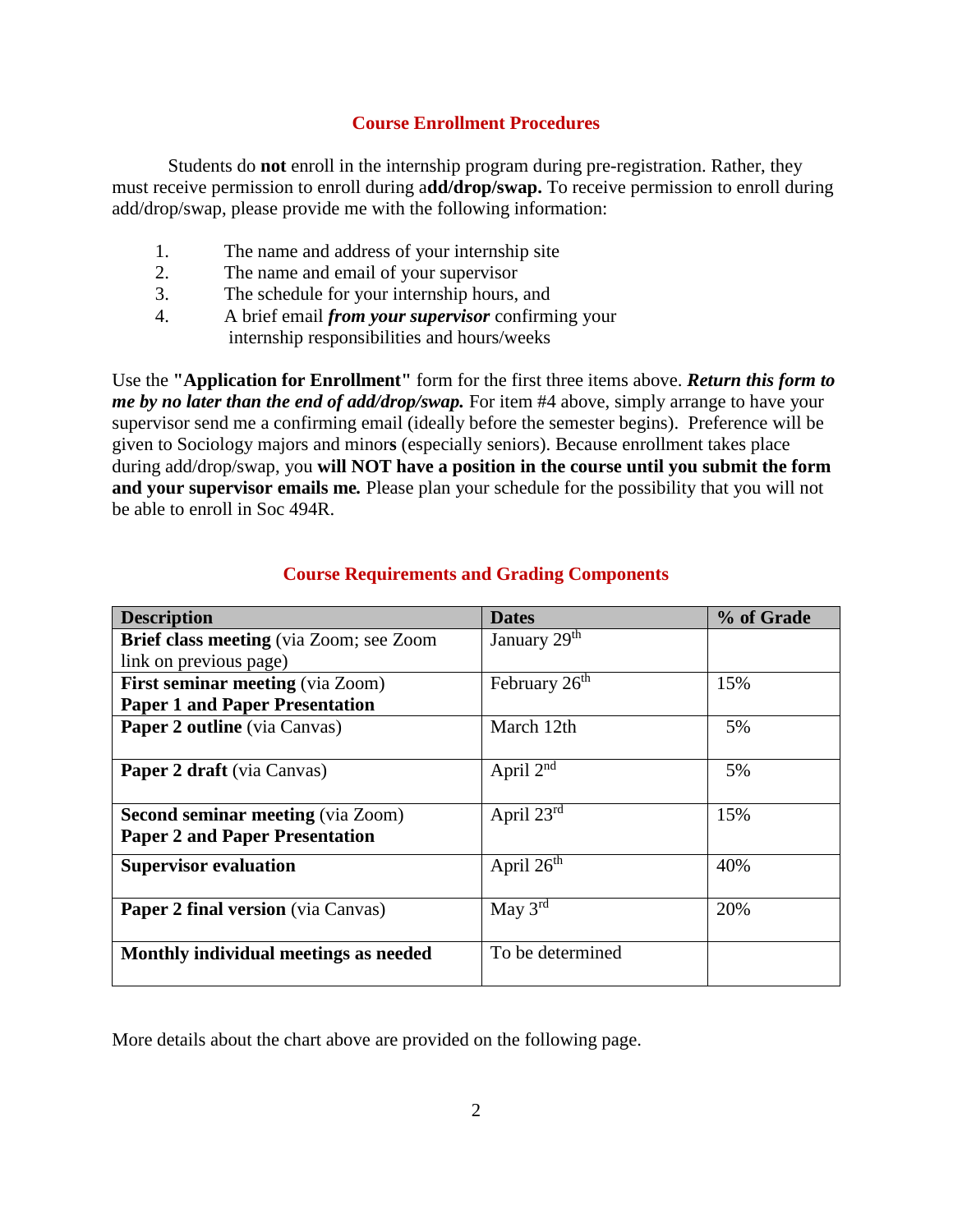1. **Attendance (mandatory) at initial check-in meeting and two seminar meetings (all held via Zoom)**. We will meet as a group three times during the semester—once near the start as a quick check-in, and two more times as longer seminar meetings. At both seminar meetings, each participant in the internship program will offer *a brief paper presentation* (see #3 below).

2. **Completion of two research papers.** First-time participants in the internship program will complete two papers during the semester. *If you are repeating the program for a second time, please contact me for details on the writing requirement and other components of your grade.* Please feel free to consult with me as you develop your papers.

**For first-time internship students:** The first paper needs to be about 10 pages in length, and the second paper needs to be about 15-20 pages. These papers and your presentations contribute 60% to your total course grade. The remaining 40% of your grade depends on your supervisor's evaluation (see #5 below).

## \*\**Late papers will not be accepted\*\**

**Paper Format:** Papers should be double-spaced typed pages using Times New Roman 12-point font, with one-inch margins all around. Use the style of the American Sociological Association for referencing published work in the text and in the references (which is not part of the page count). You will find guidelines or "writing tips" at the end of this document.

**Required Background Reading***:* During the first month of the semester, you should consult the book *Writing Ethnographic Fieldnotes* (Emerson, Fretz, and Shaw, 2011 or earlier 1995 version), available at Amazon.com. The first five chapters will be particularly helpful in getting you to think more sociologically about your internship experience and showing you how to record empirical observations made on the job. You can incorporate these observations into your papers as you see fit. While you are not required to submit field notes for a grade, recording such notes (following the guidelines presented in the book) will enrich your internship experience and can help when it comes time to start crafting your papers.

 **Paper 1**

Includes the following:

- A brief history and overview of your organization.  $(\sim 2$  pages)
- A systematic description of the **services the organization provides**. Include, if appropriate, the organization's "mission" or purpose, the number and types of clients served, and any data on the success or effectiveness of the organization or the specific program/aspect in which you are involved. Also, discuss any problems the organization may be facing and its goals for the future.  $(\sim 2$  pages)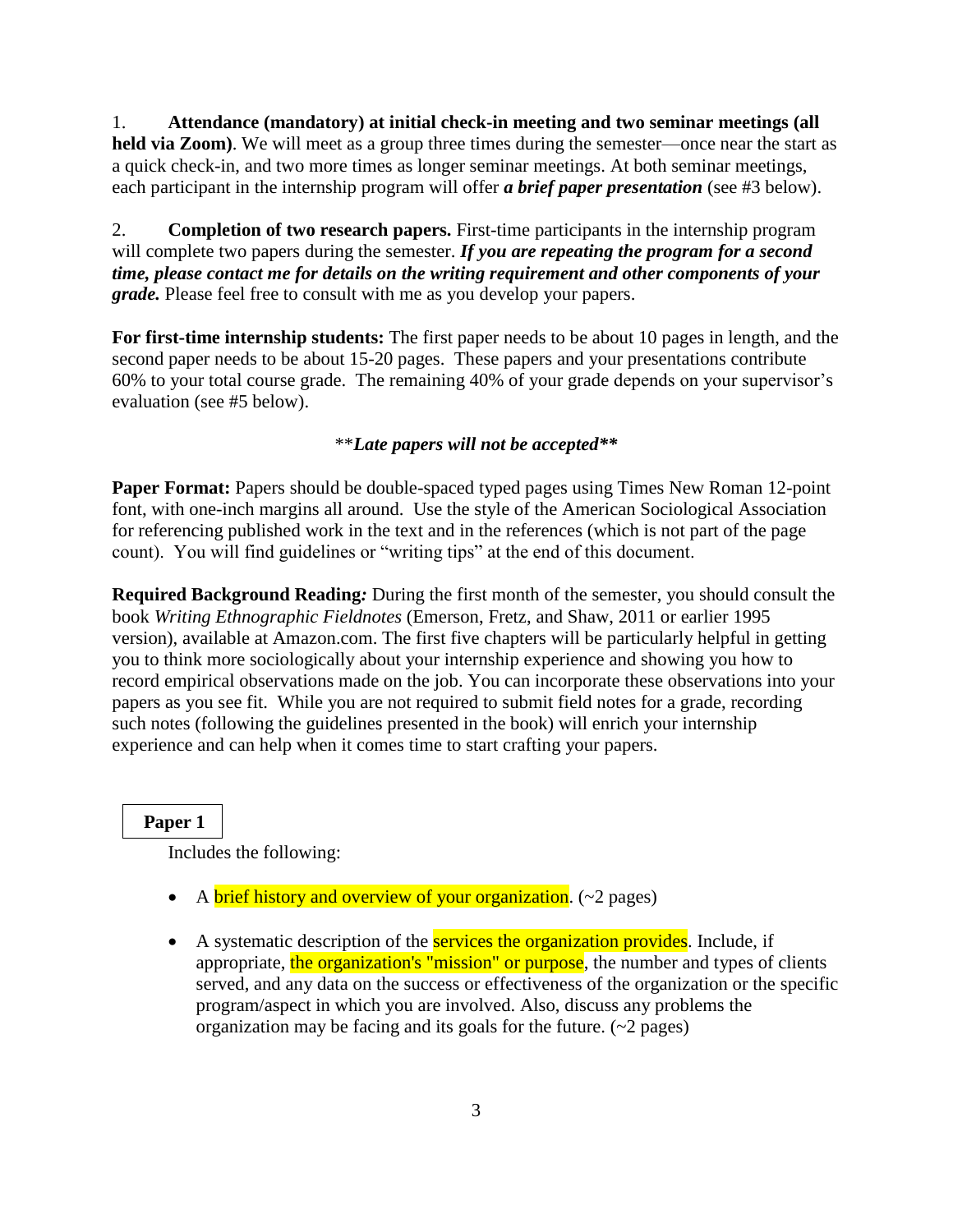- A systematic delineation of how the organization is structured. Include such things as the number of employees and volunteers (including interns like yourself) and the types of activities in which employees are engaged. Feel free to include an organizational chart. Depending on the organizational structure and your research interest (see second paper content), you may also wish to comment on the distribution of types of employees at specific levels within the organization's hierarchy (gender, race, etc.).  $({\sim}2 \text{ pages})$
- Also, identify and describe relationships between your organization and other relevant organizations in the field or in the local community. For example, if you work for the county prosecutor's office, you may discuss relationships with other law enforcement agencies, the court system, and social service agencies. (~1 page)
- A detailed description of the work you do for the organization. Also, indicate how you are qualified for this work (experience, academic courses, etc.) and discuss the skills and knowledge you will develop in the course of your internship. (~2 pages).
- A description of the issues related to the organization that you find most interesting. This aspect of your paper serves as the foundation for the research question you will pursue for your second paper. Indicate what **sociologically relevant question** you will examine. You may consult your supervisor and ask if he or she would like you to write a paper on a particular topic of interest to your organization (e.g., a funding proposal, an evaluation study, a literature review). Please **be specific!** (~1 page).

#### **Paper 2**

Includes the following:

- As noted above, your supervisor may want you to write a paper on a particular topic. If so, you will need to make sure that for the seminar paper, the sociological relevance of the topic is clear. If your supervisor has no preference, you will need to choose a topic that is clearly related to existing research in sociology.
- Consult and cite previous research related to your topic, and describe how your paper logically builds upon these earlier studies. Your own observations as a participantobserver in the social setting of the organization, and other data obtained from the organization or other sources, will provide the empirical basis for the paper. Make sure you obtain your supervisor's approval to collect data or copy already available information about the organization.
- I will be happy to advise you on basic research strategies and on the use of electronic as well as archival databases. It is your responsibility to ask for help if you encounter obstacles. Additional instructions about this second paper will be provided later in the semester.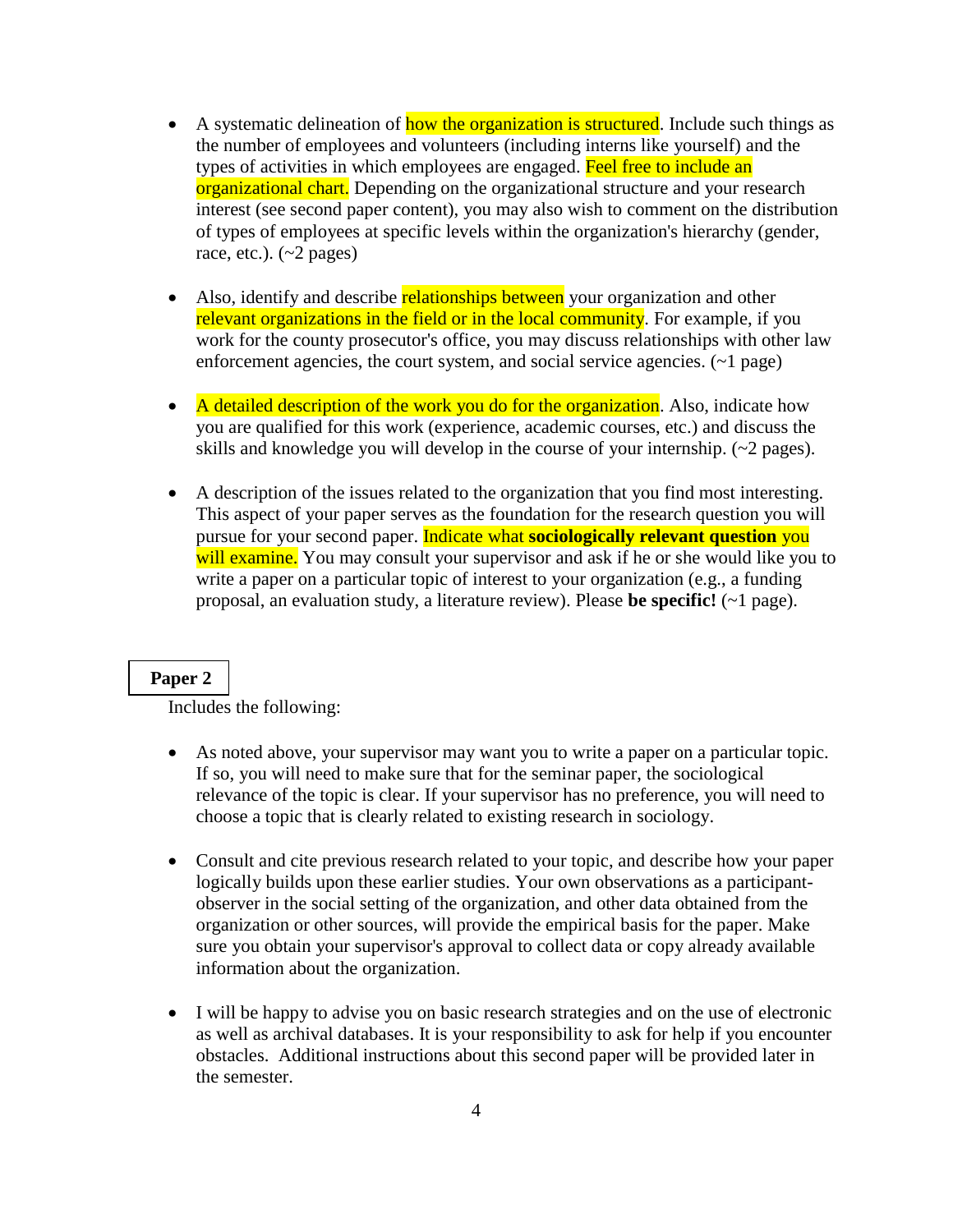3. **Presentation of two research papers.** At both of our seminar meetings, each student will give a **10-minute presentation of his or her paper**. The first seminar meeting involves presentations of the first paper, while the second meeting involves presentations of the final research paper. Please do not read your paper, but instead prepare a **synopsis** of the paper. You will be delivering these presentations on Zoom, and you can use Powerpoint or other visual aids if you like (but it is not necessary). However, staying within the 10-minute limit is necessary, and it is very important because: (a) being able to provide a brief and informative summary is a crucial professional skill; (b) you do not want to be responsible for your peers having to stay longer than necessary; and (c) you will benefit from having time to ask questions and discuss your internship experiences with others in the group.

4. **Individual appointments (optional).** Each student in encouraged to check in with me at least once per month if needed. More frequent meetings are also welcome. Contact me via email and/or we can arrange individual Zoom meetings. We can talk about how things are going for you in your internship, work on defining your research questions, and initiate the appropriate literature searches. These appointments can also help you write your papers and prepare for seminar presentations. In short, the meetings will benefit you in navigating your internship and in completing the written work for this course.

5. **Supervisor evaluation.** In mid-April, I will contact your supervisor in writing and ask for a written evaluation of your work as an intern. **Please inform your supervisor early on that she or he will be asked to briefly evaluate your job performance**. Supervisors at the internship site are free to use any criteria they wish in evaluating your performance, just as an employer would in a regular performance evaluation, and/or they can use a standardized form that I will email to them.

*Please note*: As the semester unfolds, I may need to modify the syllabus, including assignment due dates. Of course, fair warning of any changes will be provided!

# **\*\*\*\*\*\*\*\*\*\*\*\*\*\*\*\*\*\*\*\*\*\*\*\*\*\*\*\*\*\*\*\*\*\*\*\*\*\*\*\*\*\*\*\*\*\*\*\*\*\*\*\*\*\*\*\*\*\*\*\*\*\*\*\*\*\*\*\*\*\*\*\*\*\*\*\*\*\*** WRITING TIPS FOR RESEARCH PAPERS

- 1. Formatting the paper:
	- a. Use section headings (see assignment) and transition sentences between sections.
	- b. Include **page numbers**.
	- c. **Double-space all pages, using 12 point type**.
	- d. Tables and references may be on pages separate from the text (and are not included as part of the page count). All Tables should be labeled (e.g., Table 1: Means for the Effects of Gender on Drinking Attitudes) and referred to in the text (e.g., "Table 1 shows that…")